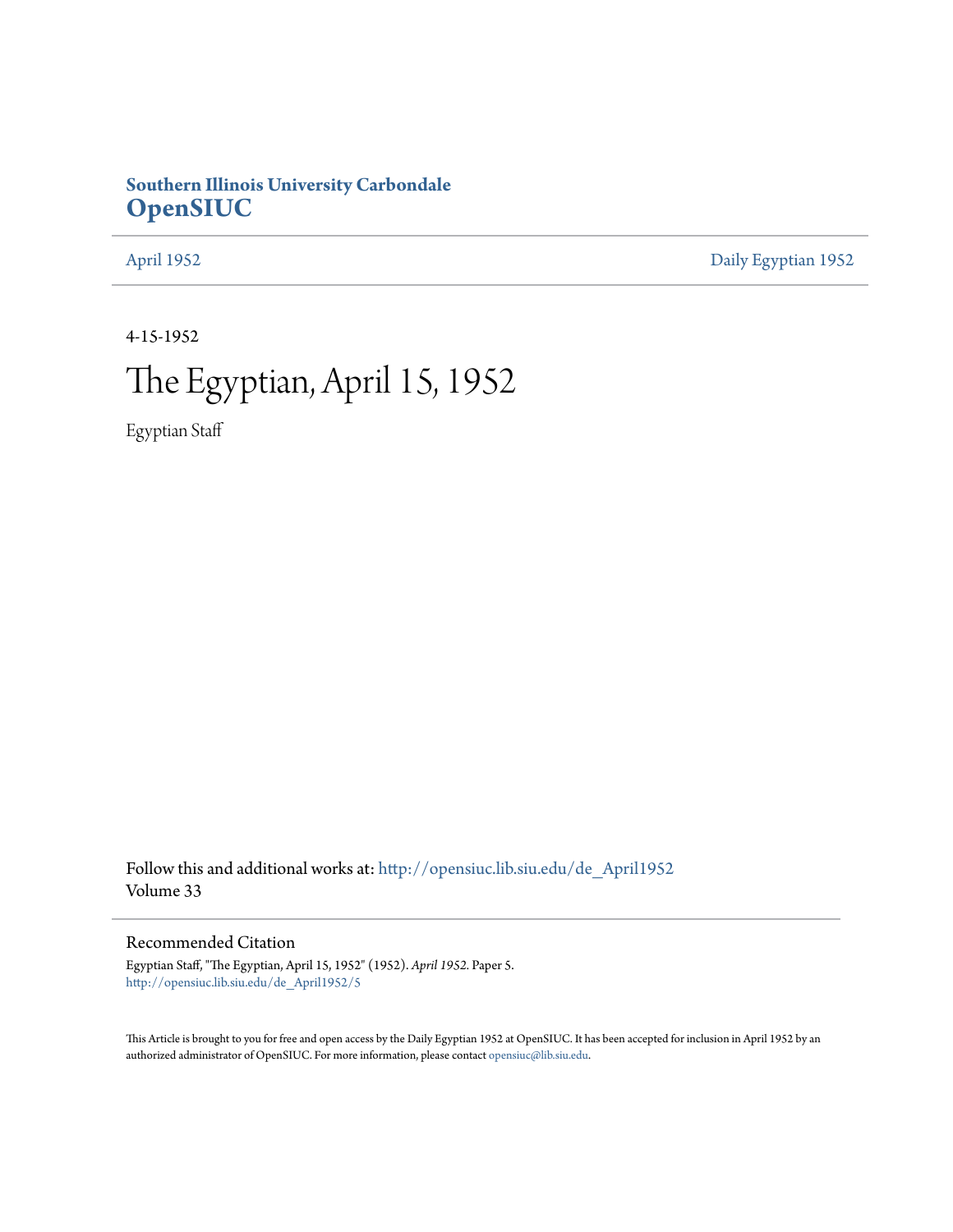# **Spring Festival** To Feature Night Club Entertainment

A new type of entertainment<br>has been scheduled to take the place of the Friday night variety<br>shows characteristic of the Spring The new name for the entertain-<br>The new name for the entertainment will be the Wharf Club which will 'be hold Friday. Mav 2, from 8:30 to I I p.m. in the gym.

The program will have a night club theme and a band, stated Cliff Karsh, chairman of the Wharf Club show.

A marquee will be in front of the gym and the interior will *be*  decorated with fish nets and silhouettes. The band stand will be shaped like a wharf, and the audience will be seated at small tables.

ENTERTAINMENT will consist of acts from organized houses and individuals. These acts are now being organized and any organization or person who wishes to enter an act should contact Karsh.

There will be dancing in the gymnasium between floor shows. A hand as yet has not been contracted to play.

Admission is 50' cents plus a 25 cent cover charge. Advance tickets may be purchased at the University Drug and the Varsity Drug stores.

entered in the contest. They are:  $\begin{bmatrix} \text{schotarship plaque, bowling 'roph-} \\ \text{Barbarn} \end{bmatrix}$  Southern's Little Theatre will Barbara Buford, Ruth Henderson, less and trophies for men's athletic scuttern's Little Theatre will counter in the Sunday students and Sciences qualifying<br>Anna Mae Hayes, Sally Lewis, Ida levents.<br>Mae Schellhardt, Carol El

the latter part of May where she<br>
will compete for the title of Miss STUDENTS TO CHECK LIST<br>
Hinois. [Cost of the field trip has been set<br>  $\begin{bmatrix}\n\text{FOR HONORS } DAY \text{ PROGRAM} \end{bmatrix}$  April 22: and Anna. April 23. [Cost of the field tr

external training. This intervalses and  $\frac{1}{2}$  p.m. in the University School building. This, however, is a auditorium with all students who tentative list. If there are any teacher training, will meet today office in the Old Science at 3 p.m. in the University School building. This, however, is a lattic of an orphan's home.<br>auditorium with all students who tentative list. If there are any of

this meeting may prevent a student<br>from completing degree require-<br>ments.

 $\mathbf{I}$ A similar meeting was held yes-<br>
Lerday and students who did not **above over-all scholastic av-** Reiske, Brakeman: and Sam Hun- and Sam Hun- and Sam Hun- and Sam Hun- and Sam Hun- and Sam Hun- and Sam Hun- and Sam Hun- an



SOUTHERN ILLINOIS UNIVERSITY place of the Friday ingut variety and the Spinne of the Spinne of the Spinne extent of the Spinne extent of the Spinne extending and the Spinne extending extending the Spinne extending of the Spinne extending the Spinne ex

# Schmulbach, Nance Head Greek Week Jim Schmulbach, Sigma Pi jun-

ior from New Athens, and Helen<br>Nance. Delta Sig junior from Delta Sig- junior from Carbondale, will head this year's annual Greek Week celebration,

Greek Week. an annual spring event, is sponsored by the social fraternities and sororities on Southern's campus. This year the event will be held the week of May 12.

The Greek sing contest to be<br>held on the steps of Shryock aud-<br>itorium Thursday, May 15, is presented for the students of Southern and the public.. A trophy will be<br>awarded to the male group and to the male group and the female group who presents the<br>outstanding selections. Each organ-<br>ization will sing three songs, one

For Commerce Beauty Pageant and Southern and an experiment of Commerce Beauty Pageant and Southern and Southern and Southern and Southern and Southern and Southern and Southern and Southern and Southern and Southern and So Armory this Saturday. April 19. We have been assumed to be the content of the content of the content of the content of the content of the content of the content of the content of the content of the content of the content o Ten Southern co-eds have been presented at the dance include the **Children Today 10 IGKE TIEN ITIP**<br>
entered in the contest. They are: scholarship plaque, bowling troph-<br> **A example to the college of Lib-**<br> **A example to** 

# l

SELECTIVE SERVICE TESTS <sup>1</sup> Tuesday, April 15—Little Theatre play, 2 p,m., Shryock auditorium. member of Inter-Fraternity council. I tion, nature study, and will receive **TO BE GIVEN AT SIU** 1 Phi Mu Alpha meeting, 9 p.m.,

- admission cards which were mailed French club movie, 7 to 9 p.m., Little Theatre. Service. Service. [ent Southern Illinois towns partic-<br>to students planning to take the IRC meeting, 7 to 9 p.m., Little Theatre. [1] In ord
	-

test stated that the exams would Sing and Swing club meeting, 7 to 9 p.m., Main 102.<br>
the Council replacement, the Stu- Students interested in working<br>
then, the place has been changed to Illinois Folk Lore Society, 7 to 1 be given in the men's gym. Since Friday, April 18—WAA Square dance, 8 to 11 p.m., women's gym. dent Council voted to elect the on the program may contact Wil-<br>then, the place has been changed to Illinois Folk Lore Society,

### tival Miss Southern candidates<br>have recently been announced by Paul Mueth, co-chairman of the Miss Southern committee. Each sorority, fraternity, and<br>larger organized houses are urged to sponsor a candidate for the Miss Southern title of Spring Festival, Mueth stated. Each candidate must have a three point over-all scholastic av-<br>erage and must pay, or their and must pay, or their sponsor must pay, an entrance fee of three dollars which will go into the Spring Festival general fund The entry fee should be paid directly to Mueth. Although it is possible for an individual girl to enter the con-

THE GIRLS will be judged Saturday, May 3, at 1 p.m. on :1 platform in front of Shryock auditorium. The judges will all be from out of town and will all be professional photographers.

**IList Requirements** For Miss Southern Contest Candidates Qualifications for the Spring Fes-

The type of costumes to be worn at the judging will be left<br>up to the candidates themselves.<br>The Miss Southern candidates

Example of which will sing three songs, one<br>of which will first be shown at an all-school<br>ternity loyalty sing.<br>**All-school of the shown at 10 a.m.**, Thursday,<br> $\frac{1}{2}$  **COVION** freehman from Anna who rence. May 1, in Shr

nor passed it. and all juniors in liberal arts are required to take the examination.

Students to Apply Today<br>
The annual Honors Day pro-<br>
The annual Honors Day pro-<br>
The annual Honors Day pro-<br>
The annual Honors Day pro-<br>
The annual Honors Day pro-<br>
The annual Honors Day pro-<br>
The annual Honors Day pro-<br>
C and item in the Control of the students who I tendative list. If there are any Other students in the cast are: tours of other interesting sights in all the Camp. In preparation for plan to do their practice teaching additi

# test, it is preferred by the com-<br>mittee that she have a sponsor.

 $\mathbf{I}$ CRAB' ONCE GOLLON, freshman from Anna, who repre- May I. in Shryock auditorium.<br>
CRAB' ORCHARD lake has **CRYCE GOLLON**, freshman from Anna, who repre- May I. in Shryock auditorium.<br>
Greek picnic. The picnic is to be- natio **Southern Co-Eds Enter** been chosen as the site for the ailst Sented Southern's Independent Students' Association in the site of the Organization of the Spring Testival dance Spring Festival dance Spring Festival dance Sa **Local Beauty Confest** Separation: The picture is to be a national ISA sweetheart contest held as a part of the organi- and part of the straight. May 3. At that time The Carbondale Junior Cham- Awards for the most valuable week-end.

ertainment and the beauty con-<br>
learned to bridge, canasta,<br>
The production, written by Char-<br>
The Miss Early director of<br>
The winner of the Miss Barbard the di-<br>
The winner of the Miss Car-<br>
three sorority houses. Medals contest to be held at East St. Louis (within a term in the heat of the heat of the heat of the heat of the heat of the latter part of May where she extra the extreme of the latter part of May where she extreme to curve the The winner of the Miss Car-<br>
bondale contest will receive an ex-<br>
contest to be held to the society of the experiment of the experiment of the experiment of the experiment of<br>
contest to be the Miss (Hinder April 21: Distr

**additions or corrections to be**  $\begin{bmatrix}$   $p_{\text{d}} & B_{\text{a}} & h_{\text{d}} \\ h_{\text{d}} & B_{\text{a}} & h_{\text{d}} \end{bmatrix}$ , Martha: Bonnie Elaine the vicinity of the camp. made, students should report Dickson and Nancy Yost (double) to the Registrar's office. Failure to make application at **made, students should report** and Nature Yost (double). The camping to the camping cours-<br>
Failure to make application at **to the Registrar's office.** Carolyn , and Nature Yost (double). The to the Registrar's office.<br>• Freshmen and sophonores Reed. Miss Carr: Bill Meininger. Elect LaMarsh To Fill women's physikal education.<br>with a 4.5 or above over-all Quinn; Wilma Dummeier and Bert Student Council Vacancy An with a 4.5 or above over-all (Quinn; Wilmia Dummeier and Bert Student Council Vacancy scholastic average, and juniors ents. Schoolstic average, and juniors Atkins (double cast). Mrs. Horton: I is expected to attend the series of week-long A similar meeting was held yes-<br>A similar meeting was held yes- and **seniors with a 4.25 or** Robert C

Barbara Buford, Ruth Henderson, i.es, and trophies for men's athletic southern's Little Theatre will from Southern and several other examination in English will be<br>Anna Mae Hayes, Sally Lewis, Ida events, the events, prese

The program will consist of en-<br>tertainment and the beauty con-<br>tertainment and the beauty con-<br>Lead signals will be health and the beauty con-<br>The production, written by Char-i Dr. J. Charles Kelley, director of All hibe Lectrainment and the beauty con-<br>test followed by a dance.<br>The production, written by Char-<br>The production, written by Char-<br>The museum here is the production of the PC in the second of the pearl of the pearl of the pearl

The names of all students  $\begin{bmatrix} 1 & 0 \\ 0 & 1 \end{bmatrix}$ . Tom Berry and Pat Lamont.  $\begin{bmatrix} 1 & 0 \\ 0 & 0 \end{bmatrix}$ . Students desiring infor-  $\begin{bmatrix} \text{He}} \text{he} \end{bmatrix}$  **Referent Brown SIU** students. Will co-star in the mation should Students to Apply Today the annual Honors Day pro-

outeen board solid and the Old Science and the set of the set of the set of the set of the complete in the Old Science and the U.S. establish in the latter is a set of the Students will be allowed time off Lake this summer

If Soon Will Happen. • City, State of the sophomore class. July 18.<br>It Soon Will Happen. • LaMarsh is an active member of leading and a period of the sophomore class. Sull share practical ex-<br>Tuesday, 'April 15—Little Thea **SELECTIVE SERVICE TESTS** I uesay. Appli 13-11the Theatre play, 2 p.m., birvock auditorium. member of Inter-Fraterity council.<sup>1</sup> tion, nature study, and will receive<br>
Southern will again serve as a primal phi Mu Alpha me

to be given April 24. In the Student of the Student of the Student of the Student of the Student of the Student of Sulthern last<br>The tests will be given in the Co-Rec. meeting, 7 p.m., women's gym.<br>University School audit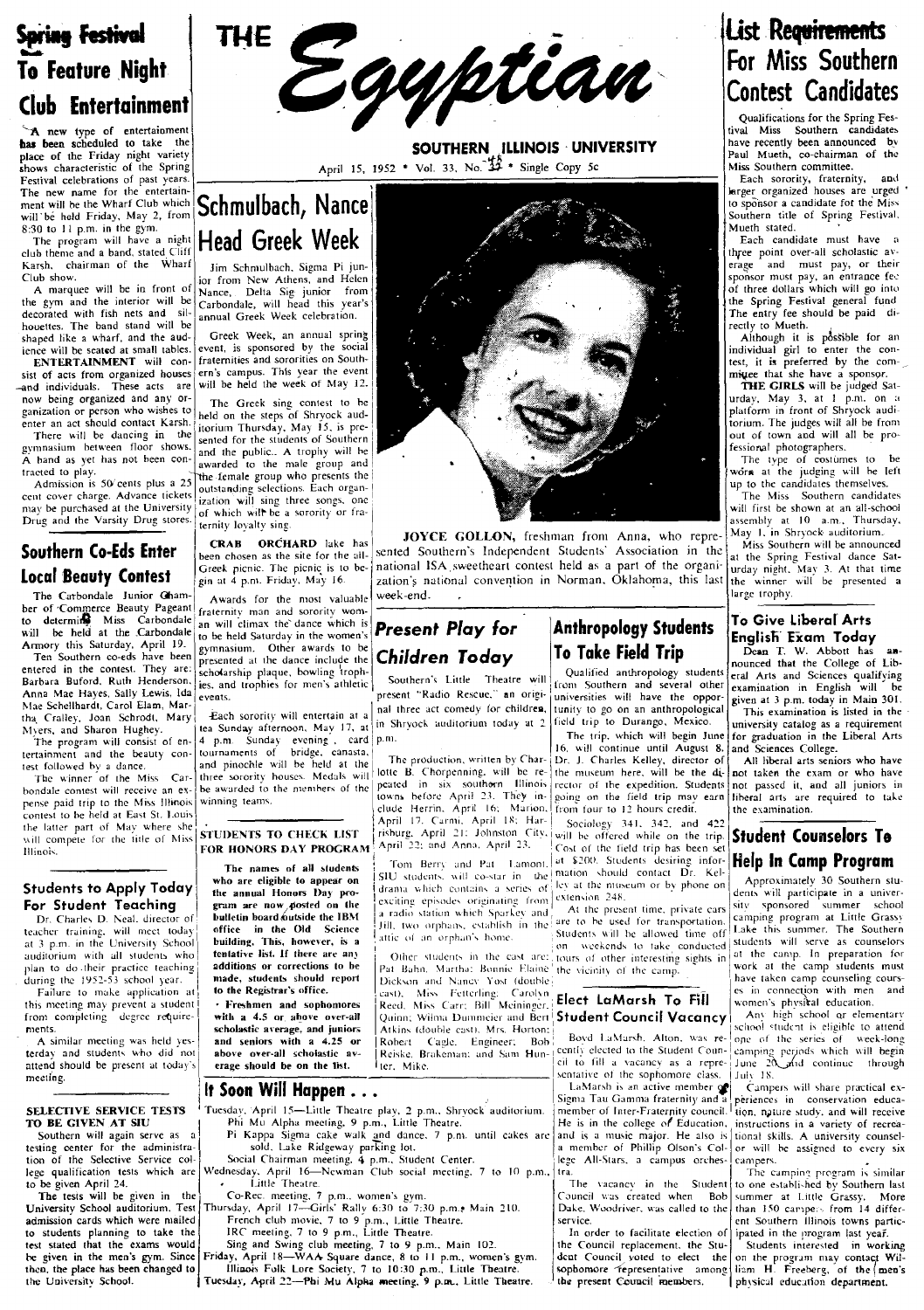### There's Been Some Chanaes Made

The Kent State university dean of men, Raymond E Manchester. has made some interesting' statements about how college life has evolved just since the last generation. The dean's statements were released to us in a newsletter called the Saturday Letters and we thought that the information was interesting enough to pass along to the student body. Dean ·Manchester·s article is as follows:

I was reading a report the other day, and unless I com· pletely missed the boat. the assumptions made by many per· sons seemed to indicate that college students of this generation don't know which end is up, do not know how to feed themselves, can't bed themselves down at night without help, can't read, write or figure, are in need of a psychiatrist every six weeks, have to have government help to stay alive. don't know how to study, can't entertain themselves without direction. have to have lectures and tests to find out what they are interested in, and can't go from here to there without an order.

Seems peculiar to men who went to college under their own steam, made their own plans, had their own ambitions. were individuals in their own rights, and asked favors of no one, that college men of today can't row their own boats. out of this report because they operated according to a different set of theories.

For one who knew what his ambition was (without taking an aptitude test) had objectives before he went to college. who paid his own way (without government aid) who received no college credit for singing, dancing. playing games, or *Faculty Members* Employers Scheduled taking trips, who fell in love with a girl because she was "purty" |  $ln$  "Who's Who' | To Interview Students without aid from a course in "Boy-Girl", who planned to **In 'Who's Who'** . 10 **ill course all properties** will support a wife (without a course on marriage) who saved . Five SIU faculty members were bring several people to campus to money to huy a home and who prepared for a career rather money to buy a home and who prepared for a career rather added to the latest edition of interview prospective teachers durmoney to buy a home and who prepared for a career rather added to the latest edition of interview prospective teachers dur-<br>than a job, most of the material in the aforementioned report "Who's Who in America." These ing th

Yes,' some folks have lived too long. or they haven't lived long enough. Too long if their notions were correct- and least 18. not long enough if the new deal is better.

# Genefal Knowledge

How much do students know? Students at the University of Oregon were given a general information test and made some amusing errors. Here are a few:

Fjord-a Swedish automobile; Iran-Bible of the Mo-collegs of vocations and profes- high school English. and ansistence of the school controllers and controllers and professional mediation and literature and literature and t hammadans: Nicotine-The man who discovered cigarettes; sions and Fount G. Warren, chair school home economics.<br>Scotland yard—Two feet, 10 inches; Concubine-When sey- man, of the department of educa-<br>**APRIT\_24.** Miss. Charl Scotland yard—Two feet, 10 inches; Concubine—When sev- $\left|$ <sup>nian, of the department of educa-</sup> **APRIL 24.** Miss. Charlotte Name It" picture will be Fjord—a Swedish automobile; Iran—Bible of the Mo-college of vocations and profes-<br>hammadans: Nicotine—The man who discovered cigarettes; sions: and Fount G. Warren, chair-<br>Scotland yard—Two feet, 10 inches; Concubine—When

"'E~ =<br>Egyptian southern ILLINOIS UNWERSITY

Published semi-weekly during the school year, excepting holidays and exam weeks by students of Southern Illinois University, Carbondale, Ill. Entered as second class matter at the Carbondale post office tively; under the Act of March 3. 1879.

| Gwen Applegate business manager           |
|-------------------------------------------|
|                                           |
|                                           |
|                                           |
|                                           |
| Miss Viola DuFrain faculty fiscal sponsor |
|                                           |

### AT SPRING CARNIVAL...



NYLON NET, NYLON TWILLE. PURE SILK ORGANDY. COTTON ORGANDY. EMBROIDERED ORGANDY. PI· QUE. TISSUE GINGHAM, TAFFETA, METALLIC COT-<br>TON, SHEER PRINTED COTTONS. STROUP'S



They, (the ones who have lived too long) wouldn't get much inois peach blossoms near Carbondale. The girls are, from Mitch she seems pearer to sanity THE SIU CO-EDS pictured above survey Southern III-<br>neach blossoms near Carbondale. The girls are, from Mitch she seems-nearer to sanity left-Shirley Keller, Jonesboro; Carolyn Bernhard, West than at any other time during the Frankfort; and Jo Rushing, Chester. The above picture has movie. His presence offers some appeared recently in St. Louis, Chicago, an Frankfort: and Jo Rushing. Chester. The above picture has appeared recently in St. Louis. Chicago, and various  $\text{area}$  following an affair with Stanley,<br>newspapers.

additions now bring the number of  $\begin{bmatrix} \text{mg} & \text{me} \\ \text{month} & \text{of} \\ \text{month} & \text{of} \\ \end{bmatrix}$ Southern's faculty having biographical sketches in the volume to at Tomorrow, April 16. Dr. Mel-

The new faculty additions that  $\int$  for positions in kindergarten, pri-<br>appear in the volume are: Dr. Hur-bar, and intermediate and the and appear in the volume arc:  $Dr$ . PLI<sup>11</sup>- $\frac{1}{r}$  mary, and intermediate grades, and old E. Briggs, chairman of the his- $\frac{1}{r}$  correspondent and  $\frac{1}{r}$ tory department; Dr. Marshall S. reation, Hiskey, chairman of the depart-

Other SIU faculty members list- $\vert$  teachers for children in grades one  $\vert$  CAPE INVITES STUDENT ed are: President Delyte W. Mor- $\vert$  through  $\vert$  six, for accoustically  $\vert$  COUNCIL TO CONFERENCE 1.awson, and T. W. Abbott, deans pled children. Miss Loretta Mc- have received an invitation from of the graduate college, the col- Namara, Hinsdale, will be here the the student Council at Southeast of the graduate college. the col- : Namara, Hinsdale, will be here the the Student Council at Southeast<br>lege of education, and the college same day to interview students in- Missouri. State College at Cape FIOND F. Cunningham, geography ... A. F. King, Urbana, will inter-<br>and geology: Willard M. Gersbach- view students interested in both Friday. April 18.<br>Pr. zoology: Lewis A. Maverick. Incinery and elementary grades on Dr. editor-in-chief  $\begin{vmatrix} e_1 & z_0 \end{vmatrix}$  and  $\begin{vmatrix} e_1 & z_0 \end{vmatrix}$  and  $\begin{vmatrix} e_1 & z_1 \end{vmatrix}$  be the students interested in both (1989). Only Dr. Elliott, head of  $\frac{1}{2}$  economics: J. W. Neckers, chemis-<br>  $\frac{1}{2}$  conomics: J. W. Neckers, chemis-<br>  $\frac{1}{2}$   $\frac{1}{2}$   $\frac{1}{2}$ .  $\frac{1}{2}$ <br>  $\frac{1}{2}$   $\frac{1}{2}$   $\frac{1}{2}$ ,  $\frac{1}{2}$   $\frac{1}{2}$ ,  $\frac{1}{2}$ ,  $\frac{1}{2}$  anyone who is int business manager  $\begin{vmatrix} try: John W. Scott, business ad-|Appn 25.1 \end{vmatrix}$  Anyone who is interested in  $\begin{vmatrix} Harvard & University, will be the number of minimization. Note that the number of real components are not specified, and the number of real numbers are not specified.$ . photographer ph) ... ic...; Charle" C. Colhy. uni- tloned emplo).~.n. m:l) contact .. , , ..... cartoonist ver ..... ity profe ....... or af geL)gr~lphy; and <sup>1</sup>:laC~lllent OffICe ;]nd maJ...e an versity professor of geography; and  $\begin{bmatrix}$  Placement. Given by  $\end{bmatrix}$  appointment.

tioning for roles in this season's<br>|production of "Forever" This

story of Abraham Lincoln and the six years in which he-was a resi-<br>dent of New Salem. The play is

vin G. Davis, Peoria, will be at  $\frac{1}{\sqrt{1}}$  the Placement Office interviewing for men trained in elementary rec-

ment of guidance and special edu- | . On April 23, Dr. Charles Gar-}<br>cation: Dr. Joseph K. - Johnson. | ner. Webster Groves, Mo., will be chairman of the department of interviewing those interested in<br>sociology: Henry J. Rehn, dean of first through sixth grade work, existion of the separation of first through sixth grade work,<br>college of vocations and profes high school English, and high

ris: Willis G. Swartz, Douglas E. handicapped children, and for crip-18 SIV Student Council members<br>Lawson, and T. W. Abbott, deans pled children. Miss. Loretta Mc-1 have received an invitation from lege of education, and the college same day to interview students in Missouri State College at Cape<br>of liberal arts and science, respec-terested in grades one through Girardeau to attend the Moore

A. F. King, Urbana, will inter-<br>view students interested in both

# PUBLICATION, PHOTO

 $\begin{array}{|l|l|}\n\hline\n\end{array}$  SIAFFS TO HOLD PICNIC  $\begin{array}{c} \hline\n\end{array}$  SIAFFS TO HOLD PICNIC **Sue Smith Auditions Explicion** Explicit For Summer Production **I** graphing service staff members will hold their annual picnic at Giant Among 75 students audi- City park Wednesday, April 16. production of "Forever This bring one guest. Transportation'<br>
Land, was Sue Smith, senior from will leave the journalism building<br>
Benton.<br>
William MacIiwinen, director of the contraction of the contraction of the contract



# You Want

presented in Kelso Hollow in New  $\begin{bmatrix} \vdots \\ \vdots \\ \vdots \end{bmatrix}$  slem where Lincoln arose from **I incurred Incoln are i** Sometime Interaction are interaction in  $\mathbf{RENE} = \mathbf{HORIST}$ <br>
"Forever" This Land" will ron i 806 W. Walnut Phone 666-K<br>
mightly except Monday from June "Forever This Land" will run and 806 W. Walnut Phone 666-K | 114 N. Illinois Ave.<br>128 through August 24.

# Movie, 'Streetcar,' Now Showing Here

by Beverly Fox The movie, "A Streetcar Named Desire," showing today and Wed-<br>nesday at the Varsity Theatre, is an adaptation of the play of the same name by Tennessee Williams.

This is the story of two sisters.<br>
Stella, played by Kim Hunter,<br>
Icaves the family home in Mississippi to make her home in the slums of New Orleans. The other<br>sister, Blanche DuBois, played by sister, Blanche DuBois, played by Vivian Leigh, remains in Oriole,

Miss.<br>Blanche's many escapades results in her expulsion from Oriole, and she then goes to New Orleans to live with her sister and her sister's husband. Stanley. played by Marlon Branda.

decay of Blanche's mind. During Mitch. played by Karl Madden, is Blanche's admirer. -The main theme of the movie is the gradual<br>decay of Blanche's mind. During

The movie is a tragedy filled with tension, and ends on a highly dramatic note. It has received five academy awards,

You Name It!



departmental chairmen five. The chairmen 11-1 chairmen 11-1. Import in the moore



Ph. 317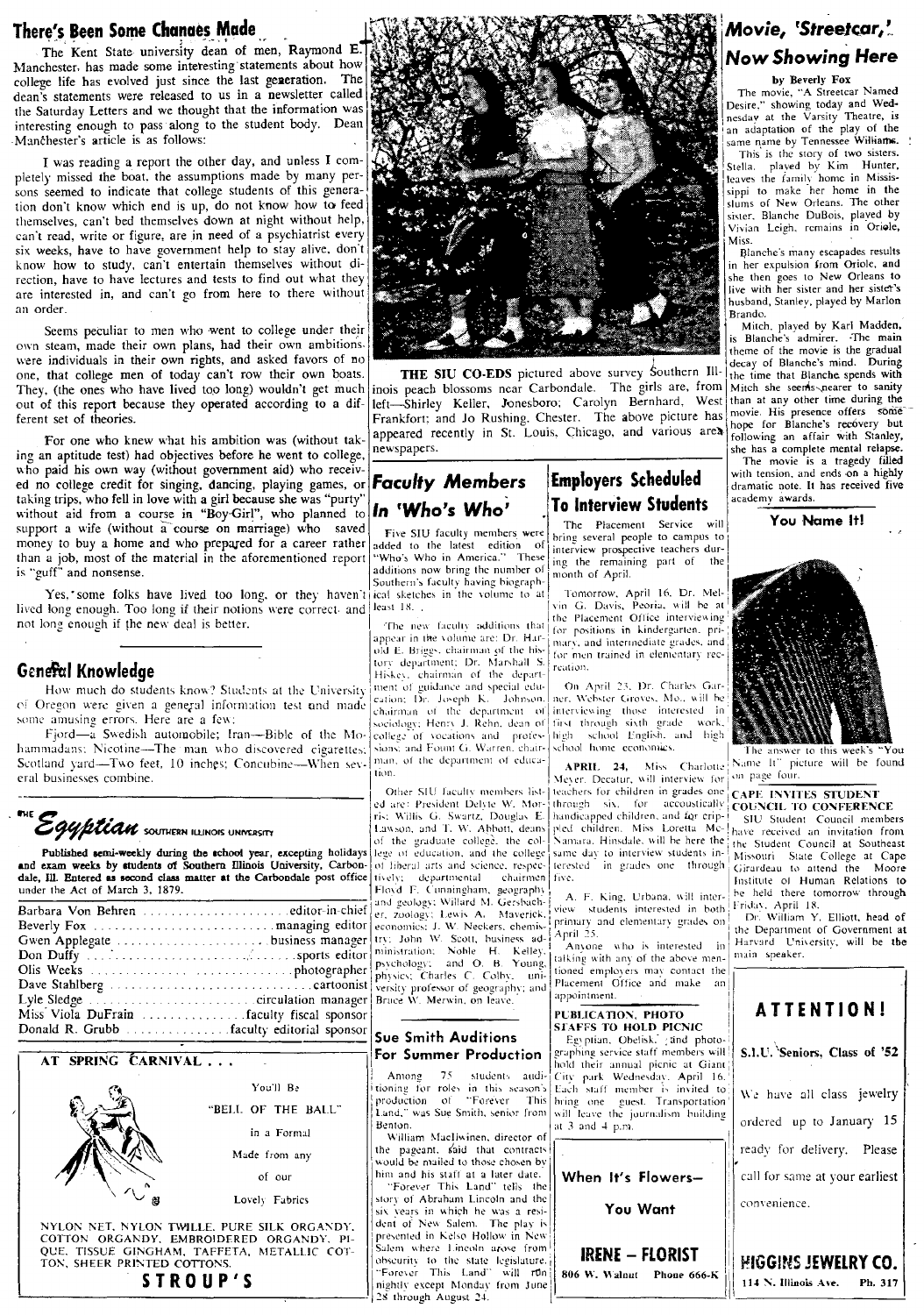### Southern Society



McClendon, Jean Parker, Norma

Officers for the spring pledge Navy.<br>
Ses are: Ioan Huggins, president: DELTA SIGMA EPSILON elec-Jean Parker, secretary; and Carol<br>McClendon, treasurer.

Ohio Home Economic Association Friday, April 18, the Delta Sig- **Elects New Officers** Resets on entitled Signal Control of The Figure 2016 of the Head of the Figure on campus of the state convention the weekend of ma Epsil Onio Home Economic Association (Thus), April 18, according to Dr. The Medicine on the Wester Control of the State Control of the State of the Pi Kappa Sigma and Sigma Sigma and Muslem and Two new officers were elected **Phy** Eithel Rose, the visiting professor and Sigma Sigma Sigma Mother's of home economics last summer. Clubs:

Metropolis: James Hawley, Odin; ment is composed of Sylvia Tresso, president, due to Lowell Odaniel's<br>
Louis Hoover, Alton; Richard Wil- Barbara Graham, Jo Fluaus, Juan- resignation, and Mary Ann Nauru. son, Hillsboro; Don Hall, Litch- ita Perodotto, Marilyn McCoskey, sis is the new vice president. Com-<br>field; Ralph Miller, Northbrook; Bubbles Bozarth, Nancy Davison, muittee chairmen have also been field; Ralph Miller, Northbrook; Bubbles Bozarth, Nancy Davison, Inniee chairmen nave also been Young, chairman of the<br>Robert Miller, Brighton; James Mickey Holder, Sue Alice Martin, appointed.<br>Yates. Litchfield; Duane Fre Highland; Terry Martin, Litchfield; Mrs. Carlock, house mother, was for the next program, which will<br>Dale Cozad, Odin; and Bob Fet- absent from the hall April 2, 3, be presented at today's meeting.

er. vice-president; and Richard ting house mother.<br>Wilson secretary-treasurer. Majory Sturm has left to join

eanor Taft, Miss Jean Stehr, and Carolyn Wasson announced her will follow.<br>Mrs. Carlyle Ott at dinner Thurs- marriage to John W. Douglas at Mrs. Carlyle Ott at dinner Thurs-<br>
day, April 3. After dinner Miss her home in Harrisburg, Saturday. The April 29 meeting will be Members of the physics de-<br>
Cleo McCracken of Stevens Col- April 5.<br>
committee chairmen. Bil CIeo McCracken of Stevens Col- Apfil 5. Cleo McCracken of Stevens Col- April 5.<br>
Cleo McCracken of Stevens Col- April 5.<br>
In the reason of Stevens and committee chairmcn Bill McRill dents a<br>
nege gave a talk on Korea and **Students to Apply For** and Ruth Williams resented some slides that she had **Students to Apply For** presented some slides that she had **Civil Service Exams** 

recount Gams in the minimizar pro-<br>
paint. The captural periheran of the SIU museum for AT DU QUOIN APRIL 18<br>
teams are Jim Scoggins, David the annual meeting of the Southern Tom Sloan, West Frankfort; Pat<br>
Durham and Delb Iteams are Jim Scoggins, David the annual meeting of the Southern Tom Sloan, West Frankfort; Pat<br>Durham and Delbert Mundt. Cap- Illinois Editorial conference to be Bahn, Staunton; and Robert Cagle,<br>tains of the volleyball

ally pledged Joan Huggins, Carol Mimi Alecci reported Thursday,<br>McClendon, Jean Parker, Norma April 10 at St. Louis for his phys-Prater, Jane Riley, and Phyllis cal and mental examination for Ludrigan Tuesday, April 8. **a** staff commission in the U. S.

class are: Joan Huggins, president; DELTA SIGMA EPSILON elec-<br>Jean Parker, secretary; and Carol ed the following officers last week. Clendon, treasurer. They are: Roberta Phillips, scholar-<br>Sigma Sigma Sigma's Phyllis ship chairman; Jane Ross and Ann

**THETA XI's** spring pledge class **JOHNSON HALL'S** volleyball <sup>1 att, sponsor of the group, has an-<br>is composed of Farris Cummins, team for the inter-house tourna- nounced. Carol Elam was elected Advanced physics students a</sup> Barbara Graham, Jo Fluaus, Juan- resignation, and Mary Ann Nauru-<br>ita Perodotto, Marilyn McCoskey, six the new vice president. Com- physics according to Dr. O. B.

The pledge class officers are Convention. Mrs. Joyce H. Rose.  $n$ ey. Dale Cozad, president; Louis Hoov-1 mother of Barbara Rose, was ac- $\frac{1}{w}$ ill

April 8, at Giant City park.<br>
Pi Agris is con-<br>
calc March 15 will be tested on either group that they are representing.<br>
Calc walk on campus today.<br>
CHI DELTA CHI's Chi Del-<br>
date to apply for the evaluations<br>
calc Herrin

three corkhall teams and two vol- "Indian Cultures of Southern ---------

Sigma Sigma Sigma's Phyllis ship chairman; Jane Ross and Ann CHARLES DICKERMAN, graduate student from Carbondale.<br>Haney and Norma Prater were Sat- Gilbert, rush captains; Mona Gar- and Dr. O. B. Young, physics department c Haney and Norma Prater were Sat- Gilbert, rush captains; Mona Gar- and Dr. O. B. Young, physics department chairman, examine results urday afternoon guests of the Ze- land, supply chairman; Martha of a test in a research p urday afternoon guests of the Ze- land, supply chairman; Martha of a test in a research project on the electrical properties of silicome<br>La Tau Alpha sorority at Millikin Cralley, floral chairman; and Lois oils, Dickerman ta Tau Alpha sorority at Millikin Crallev, floral chairman; and Lois *oils,* Dickerman was recently awarded the Rotary Foundation tel-University in Decaur.<br>
Phyllis Graham and Carol Kru-<br>
en, Tri Sig alum and Carol Kru-<br>
en, Tri Sig alum and Carol Kru-<br>
en, Tri Sig alum and Carol Kru-<br>
en, Tri Sig alum and Carol Kru-<br>
en, Tri Sig alum and Carol Kru-<br>
en

officers were elected and Sigma Sigma Sigma Sigma Sigma Sigma Sigma Sigma Sigma Sigma Sigma Mother's chairman group, Miss Eleanor **Conduct Research** Silu chemistry department.<br> **Conduct Research** Conduct Side association i nter Sigma Sigma Nouter's Chairman group, Miss Eleanor **Conduct Research**<br> **Clubs:** Hembers of the associated<br> **HOMESON HALL'S** volleyball Taft, sponsor of the group, has an-<br>
team for the inter-house tourna-<br>
nounced. Car

ter, Granite City.<br>The pledge class officers are Convention. Mrs. Joyce H. Rose, ney. The topic of this program will be "Getting Interest in Social Events." Dr. W. J. Tudor of the The Majory Sturm has left to join sociology department, and Dr. Mal-<br>
PI KAPPA SIGMA sorority en-<br>
retained Mas. El-<br>
stationed at San Diego, Calif.<br>
ment are the speakers. Discussion **PI KAPPA SIGMA** sorority en- her husband. Orlie Sturm. who is passe of the psychology depart-<br>tertained May Leah Farr, Miss Ei- stationed at San Diego, Calif. ment arc the speakers. Discussion

nate while there.<br>The Pi Kaps have begun a work **Civil Service Examina-** ANOTHER NEW project is a FOR THE STUDENT, this type The Pi Kaps have begun a work Thinois Civil Service examina-scraphook of "Invitations." and of research project means the the-<br>project which will last until April tions will be administered by Dr. "Thank You's," which will be Pi Kaps have begun a work<br>  $\begin{bmatrix} \text{in } \mathbb{R} \\ \text{in } \mathbb{R} \end{bmatrix}$   $\begin{bmatrix} \text{in } \mathbb{R} \\ \text{in } \mathbb{R} \end{bmatrix}$   $\begin{bmatrix} \text{in } \mathbb{R} \\ \text{in } \mathbb{R} \end{bmatrix}$  .  $\begin{bmatrix} \text{in } \mathbb{R} \\ \text{in } \mathbb{R} \end{bmatrix}$  .  $\begin{bmatrix} \text{in } \mathbb{R} \\ \text{in } \mathbb{R} \end{bmatrix$ 25. The: .111.;1: he C0/1L1Ctcd for 1.\1;1\. Turner. a..,..,ociatc Erofc~~()r oj hy D3rlcnc \Voo& .. idc, !\fary Ann of ~uhJCct matter. -For the plant, work by calling the chapter house. government, to seniors and recent Naurusis, Lois Burke, and Jim the agreement means the broad-<br>Even be a senior of the productes of Southern on April 19 Burton. The group will also at, en Members of Pi Kappa Sigma en:<br>
joyed a basket dinner Tuesday. The and May 24.<br>
April 8. at Giant City park.<br>
Candidates who applied too late to each organized house to be used electrical capacitors.<br>
April 8. at Giant City

date to apply for the examinations. Ed Herrin is now contacting all lies of shicome ons to find their<br>Annication forms may be ob- organizations on campus which adaptability for use in the manutones sang at Anthony Hall Wed-<br>nesday. April 9. They were bought application forms may be ob-<br>nesday. April 9. They were bought ained from the government de-<br>might be interested in having rep. and accure of condensers. tones sang at Anthony Hall Wed-<br>
heyday. April 9. They were bought tained from the government de-<br>
imight be interested in having rep.<br>
the Anthony Hall at the Anatolia partment, from local offices of resentation in this g college drive auction. I he State Employment service, or Taft stated that if anyone did not The Chi Delts have accepted the  $\lim_{n \to \infty}$  from the Civil/Service Commis- receive a notice earlier when this The Chi Delts have accepted the from the Civil/Service Commis-<br>
opportunity to ,serve the Rolary sign, Springfield.  $\begin{bmatrix} \text{group was of } | \\ \text{group was formed and would like } \end{bmatrix}$ <br>
Club meeting of Boy Scouts of Club meeting of Boy Scouts of The Chi Delts have entered **PELTHMAN TO SPEAK AT** lact her or the president. Carol I The Chi Delts have entered **EDITORIAL CONFERENCE** Elam.

211 W. Jackson - Phone 63

# To Hold Cake Walk On Campus Tonight

will be held tonight on the Lake Ridgeway parking lot at 7 p.m.

Sections of the lot will be numbered, and participants will walk<br>around the lot as music is being played. The person who is stand· ing on a lucky number when the music stops will receive a pie or cake. An admission fee of 10 cents will be charged.

There will be dancing between. cake-walk numbers, and in case of rain the cakewalk will be held in the Little Theatre.

Members of the Pi Kappa Sigma sorority are sponsoring the cake whik. All students and faculty<br>members may attend.

chapter house last weekend. Candidate for the Miss Carbondale **Social Chairman Group** Electricity-<br>
Ohio Home Economic Association of Chemistry Teach-<br>
Ohio Home Economic Association of Chemistry Teach-<br>
Ohio Home Economic









physics according to Dr. O. B.